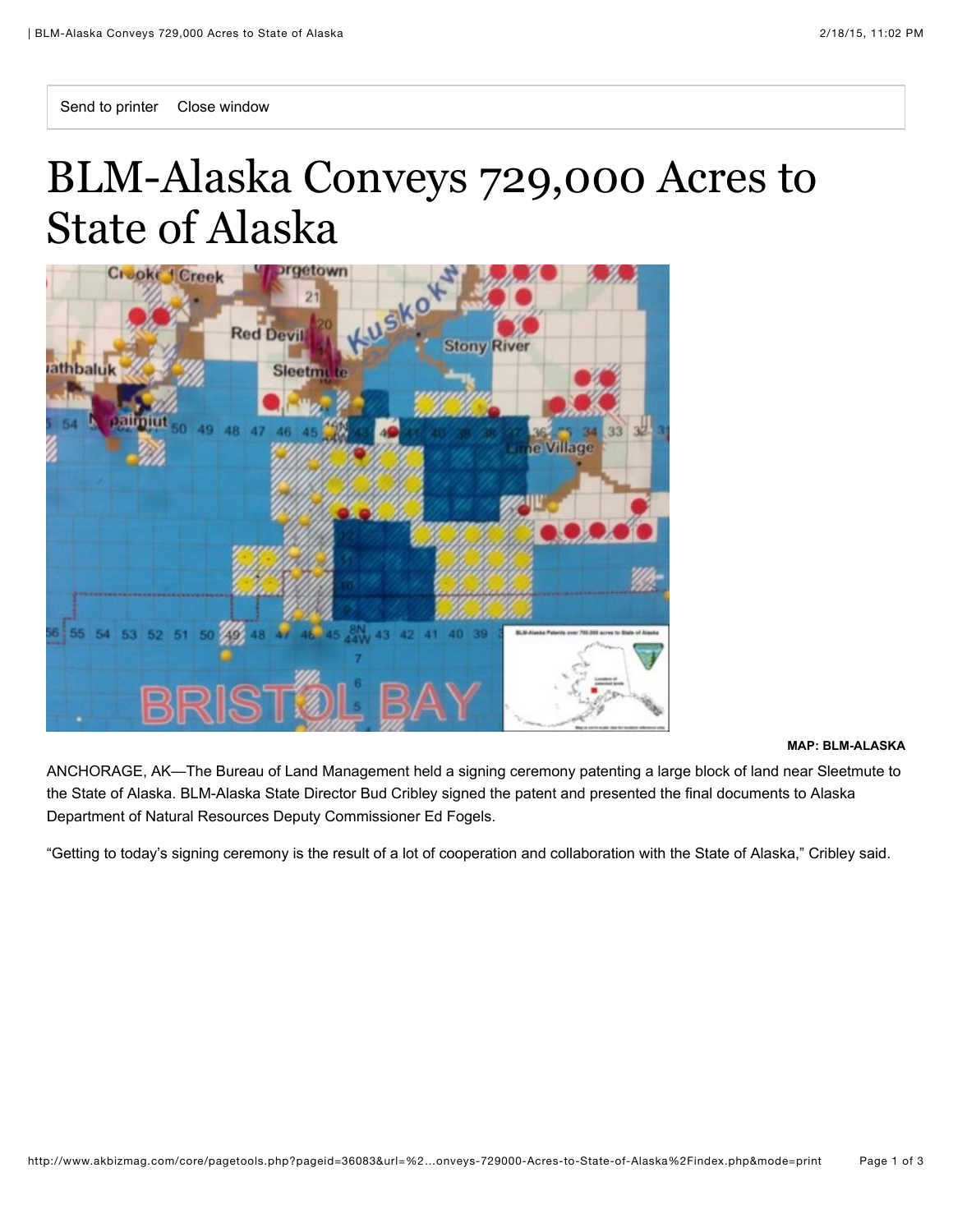

**PHOTO COURTESY OF BLM-ALASKA**

**BLM-Alaksa State Director Bud Cribley (right) signing the patent as Alaska Department of Natural Resources Deputy Commissioner Ed Fogels looks on.**

The 729,000 acres patented today were previously conveyed to the State in Tentative Approval (TA) status, subject to survey. The BLM completed survey in 2011, leading to final patent. The lands are located along the Kuskokwim River about 100 miles downriver from McGrath. About 5 million acres of the State's 105-million-acre total allotment remain to be conveyed under the Statehood Act. About 37 million of that 105 million acres have been conveyed with Tentative Approval and are just awaiting survey for final patent.



 **PHOTO COURTESY OF BLM-ALASKA**

**Cribley filling in blocks of land patented to the State of Alaska.**

For more than 30 years, the BLM has been involved with the survey and conveyance of lands in Alaska under three statutes: the Native Allotment Act of 1906; the Alaska Statehood Act, and the Alaska Native Claims Settlement Act (ANCSA). The work being done to implement these laws is collectively called the Alaska Land Transfer Program. When completed, over 150 million acres, approximately 42% of the land area in Alaska, will have been transferred from federal to state and private ownership.

Cribley said that today's signing comes at a pivotal time in the BLM's Land Transfer Program.

"We just completed a comprehensive inventory and analysis of our Land Transfer Program and can now clearly see what is left to